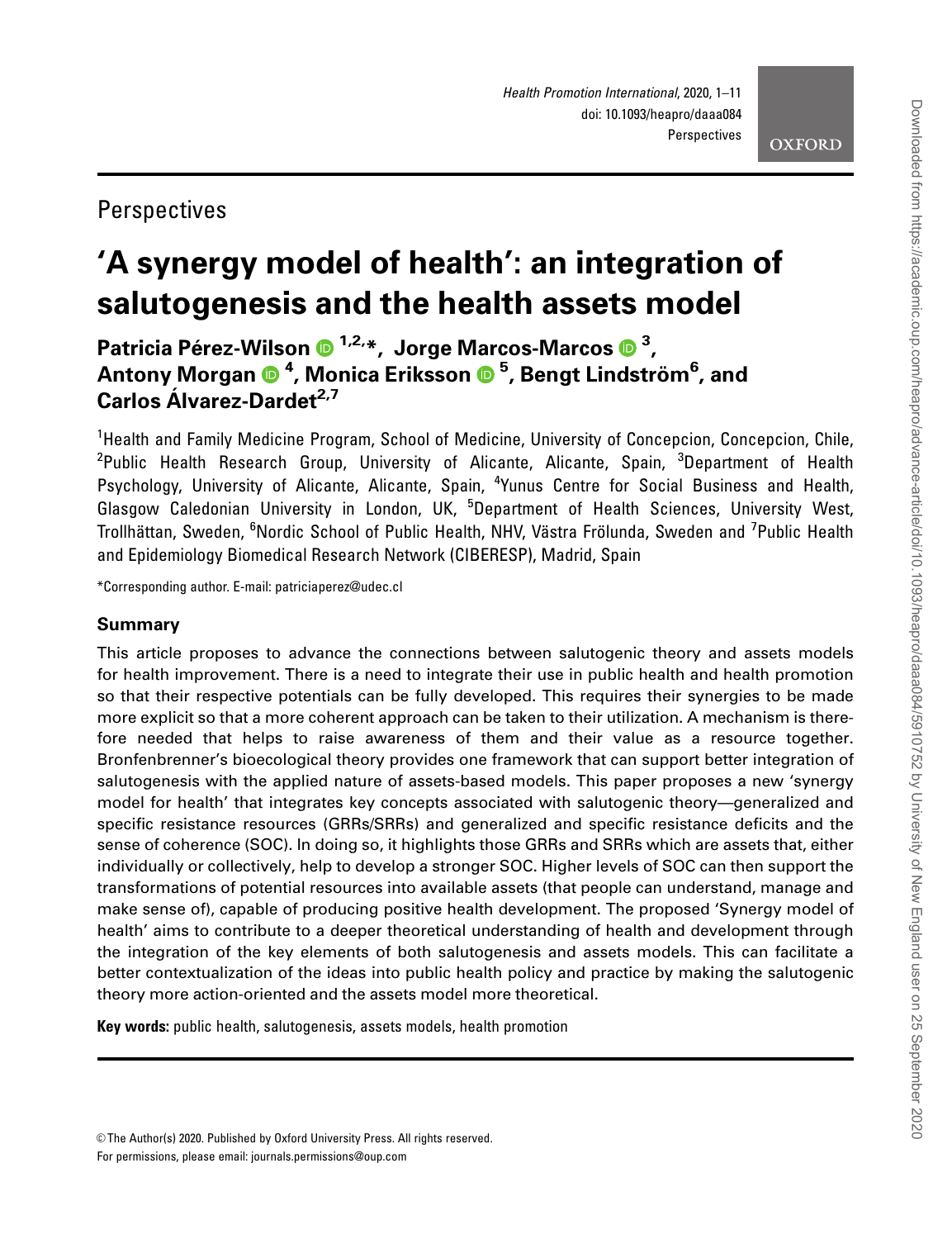#### INTRODUCTION

The basic principles of health promotion, encapsulated in the Ottawa Charter [\(WHO, 1986\)](#page-10-0), show health as an intrinsic positive force. However, there are few practical and theoretical frameworks available to articulate this issue. Two such frameworks are (i) the Asset-Based Community Development (ABCD) approach, which was formed out of community development practice by Kretzman and McKnight ([Kretzman and McKnight,](#page-9-0) [1993](#page-9-0)), and subsequently developed and brought into the field of public health by [Morgan and Ziglio \(Morgan](#page-9-0) [and Ziglio, 2007\)](#page-9-0), and (ii) Antonovsky's salutogenic theory [\(Antonovsky, 1979](#page-8-0), [1987\)](#page-8-0) from the field of medical sociology. Both frameworks are concurrent with real life, by interacting with and complementing it [\(Bauer](#page-8-0) et al.[, 2006\)](#page-8-0). Similarly, both approaches have aroused interest researchers and professionals from different fields, as seen in recent systematic reviews. Suárez et al. review 61 articles on salutogenesis ( $\hat{A}$  lvarez et al[., 2020\)](#page-8-0) . Two other reviews by Van Bortel et al. ([Van Bortel](#page-10-0) et al.[, 2019\)](#page-10-0) and Cassetti et al. [\(Cassetti](#page-8-0) et al., 2019) synthesize 478 and 30 publications, respectively, covering the field of assets. These reviews demonstrate their continuing importance in the field of health the opportunities arising from their application.

Despite the known connections between salutogenesis and asset-based models of health, advances in their theoretical development in the main continue in parallel. The authors of this paper argue that efforts to integrate the two related ideas would help tackle some of their respective challenges. In the field of salutogenesis, it would strengthen our ability to incorporate an action component leading to the development of models for salutogenic interventions. This would include key elements of the theory which go beyond individual health status, applying it to the whole range of human health experience (Bauer et al.[, 2020](#page-8-0)). In the case of asset-based models, this would facilitate an improved theoretical framework which would help to settle some of the definitional, theoretical and evaluative issues associated with the implementation of the approach. Hence contributing to a continued enthusiasm and sustainability of the ideas be-hind it [\(Van Bortel](#page-10-0) et al., 2019).

## BACKGROUND

Contemporary discourses on health usually start from the 1948 Constitution of the World Health Organization (WHO), where health was described as 'a state of complete wellbeing and not only the absence of disease' [([World Health Organization, 2014\)](#page-10-0), p. 1]. It is

true to say that, even now, a disproportionate amount of effort has been put into the latter part of this description across medicine, public health and social science. This paradigm is usually known as the 'pathogenic perspective' and focuses on risk factors and diseases [\(Bauer](#page-8-0) et al.[, 2006\)](#page-8-0). Thus, it tends to emphasize the role of education on helping people reduce their risk. Since then, the tenets of health promotion as set out in the Ottawa Charter [\(WHO, 1986](#page-10-0)) have long taken a more strengths-based approach. Salutogenesis reinforces this approach and would be a more powerful research guide than the pathogenic orientation [[\(Antonovsky, 1996\)](#page-8-0), p. 11]. Morgan and Ziglio proposed that both policies and practice should focus on salutogenic and asset-based thinking to as a means of furthering opportunities for both health improvement and reductions in inequalities [\(Morgan and Ziglio, 2007\)](#page-9-0). More than 10 years later, it seems there is still work to do to deepen our understanding of the commonalities, differences and complementarity of salutogenic theory and assets models for health.

Salutogenic theory could be seen as the theoretical foundation which supports the implementation of an asset approach (Morgan and Hernán, 2013). Integration of the two facilitates more in-depth insights and knowledge of these complementary approaches. It could also, have an impact on how we understand social reality and design promotive, preventive, disease and curative strategies for individual and community interventions particularly in their action phase.

The aim of this article is therefore to present and discuss a 'Synergy Model of Health' which uses a framework based on bioecological systems theory to integrate two related themes.

### THE BASIS OF THIS PROPOSAL

#### Salutogenesis as a framework

[Antonovsky \(Antonovsky, 1979,](#page-8-0) [1987](#page-8-0)) established that salutogenesis focuses on the origins of health. Initially, it was a stress resource-oriented concept that focused on resources, and maintained and improved the movement toward health, explaining why some people stayed well in spite of stressful situations and hardships [\(Antonovsky, 1987](#page-8-0); [Mittelmark](#page-9-0) et al., 2017a). He noted that health is an active, dynamic process of selfregulation, and that chaos and stress are part of life and natural conditions [\(Antonovsky, 1979,](#page-8-0) [1987\)](#page-8-0).

The process of self-regulation starts with an appraisal process in different stages [\(Antonovsky, 1987\)](#page-8-0). First, a judgment of the non-ambiguity and certainty of the stimulus; second, a decision that the situation does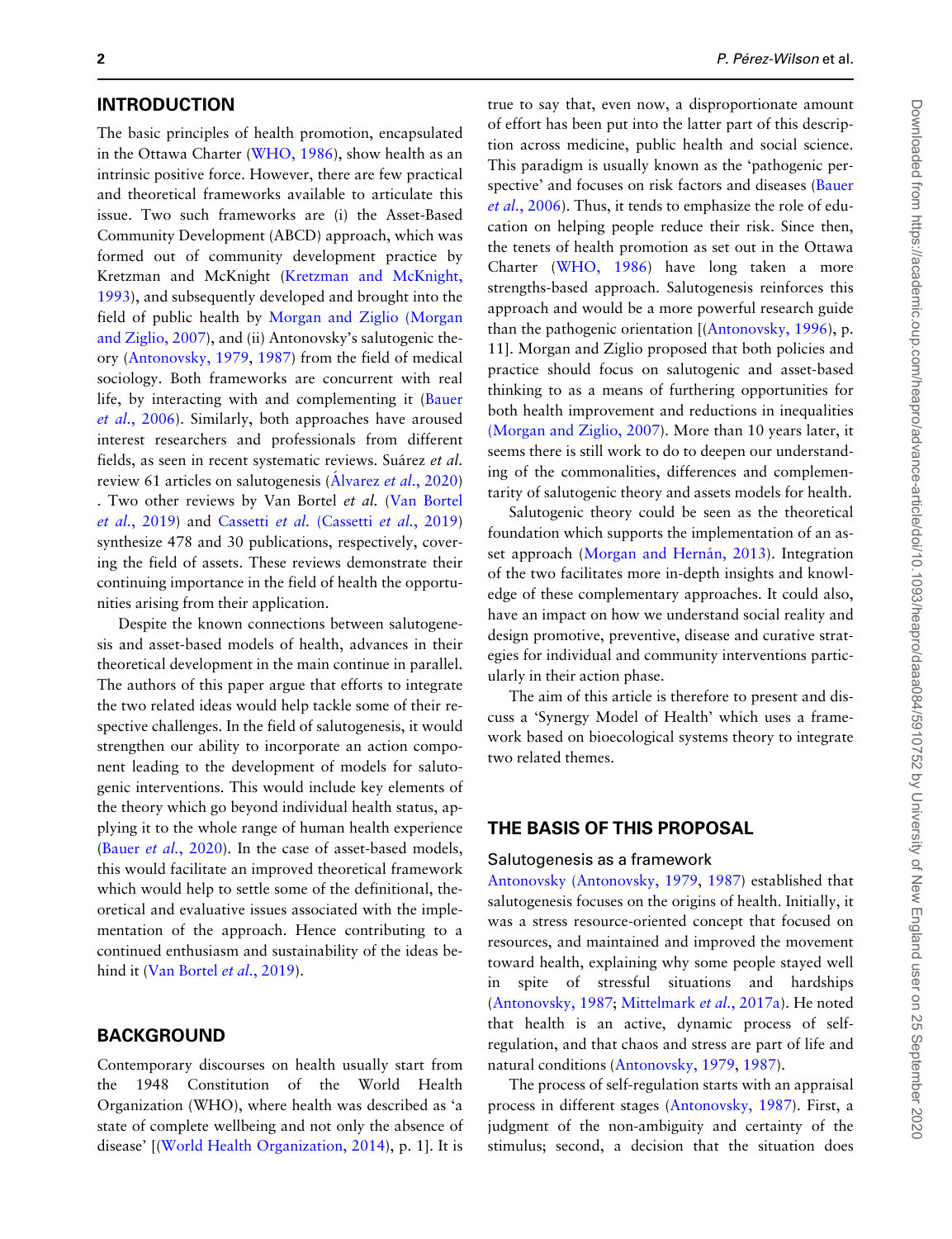indeed have meaning, and third, coping or adaptation of the situation [([Antonovsky, 1987](#page-8-0)), p. 61]. Antonovsky referred to Shalit and his Appraisal Integration Model (AIM) as highly compatible with the salutogenic model of health. [[\(Shalit, 1982\)](#page-10-0), p. 4] stated that 'the more coherent a picture an individual can attain of his situation or environment, the better his potential for acting on or interacting with this environment'. [[\(Antonovsky,](#page-8-0) [1987](#page-8-0)), p. 61] further referred to what Lazarus and Folkman ([Lazarus and Folkman, 1984\)](#page-9-0) called the stage of primary appraisal 'as indicative of the value, meaningfulness, relevance or danger/benignness of the situation'. It is the three stages in the AIM model that are parallel to comprehensibility, meaningfulness and manageability. However, differences are apparent between Shalit and Antonovsky with regard to the significant issue of understanding appraisal. Antonovsky [[\(Antonovsky, 1987](#page-8-0)), p. 61] argued: 'He [Shalit] has not dealt with the question of a generalized trait characteristic that might be called strength of appraisal. He claims that unless one reaches a reasonable level of comprehensibility, one cannot decide whether the situation is meaningful, whereas it seems clear to me that one can have a very high level of investment in a situation or life area that is perceived as chaotic'.

Salutogenesis focuses on three aspects: (i) the solution to problems and search for answers, (ii) the identification of resources that help people maintain or improve their health and (iii) the identification of a global and generalized sense of meaning in individuals, groups, communities or systems, which serves as the overall mechanism or capacity for this process: the sense of coherence or SOC (Lindström and Eriksson, 2006).

According to [Antonovsky \(Antonovsky, 1987](#page-8-0)), health is a process in an ease/dis-ease continuum (Figure 1). This means that, instead of focusing on diseases and associated diagnoses as dichotomous results (sick vs not-sick), health is always present, with a higher

**STRESSOR** 

**TENSION** 

**BREAKDOWN** 

**PATHOGENESIS** 

н

H+

SALUTOGENESIS



degree in some stages of life and lower in others (Bauer et al.[, 2020](#page-8-0)). Then, salutogenesis is defined as the process of moving toward a health end in the ease/disease continuum ([Antonovsky, 1993\)](#page-8-0). Central concepts for the movement in the ease/dis-ease continuum are the generalized resistance resources (GRRs) and specific resistance resources (SRRs) and generalized and specific resistance deficits (GRRs-RD) ([Antonovsky, 1987](#page-8-0)).

#### Generalized Resistance Resources (GRRs): preconditions for developing SOC

GRRs are any characteristic of a person, group or environment that can facilitate the effective management of stress [\(Antonovsky, 1979](#page-8-0)). Their nature can be genetic, constitutional, physical, biological, cognitive, emotional, moral, attitudinal, relational, socio-cultural, material, spiritual and psychosocial [\(Antonovsky 1979](#page-8-0), [1996](#page-8-0); [Eriksson, 2017;](#page-9-0) Idan et al.[, 2017](#page-9-0)). These resources act in support of both individual and collective abilities to cope with stressors and life's challenges, and help individuals build coherent and meaningful life experiences [([Antonovsky, 1979](#page-8-0)), p. 103; Idan [et al.](#page-9-0), [2017](#page-9-0)].

An improved ability to cope with stressful situations appears when GRRs are complemented with SRRs particular context-bounded resources that can be activated to deal with a specific stressor. When these are in operation, tension caused by stress does not become de-bilitating ([Antonovsky, 1979](#page-8-0); [Mittelmark](#page-9-0) et al., 2017b). Equally important are the Generalized and Specific Resistance Deficits (GRDs/SRDs) for understanding the function of GRRs. Antonovsky [([Antonovsky, 1987\)](#page-8-0), p. 28] proposed 'major psychosocial generalized resistance resources–resistance deficits' as a unified concept. It is known that GRRs and SRRs provide life experiences that promote the development and maintenance of a strong SOC; on the other hand, Antonovsky stated 'that suffering from generalized and specific resistance deficits provide life experiences that vitiate one's SOC' [[\(Antonovsky, 1987\)](#page-8-0), p. 129].

This can be exemplified by the statements made by Eriksson and Lindström (Eriksson and Lindström, [2008](#page-9-0)) regarding a salutogenic approach to the metaphor of the river of health. They propose that the mainstream of the river follows the direction of life, so they talk about health in the 'River of Life'. The river, like life, is full of risks and resources, however, the result is based on our orientation and learning through our experiences, thus acquiring the ability to identify and use the necessary resources to improve our options for better health and, consequently, life.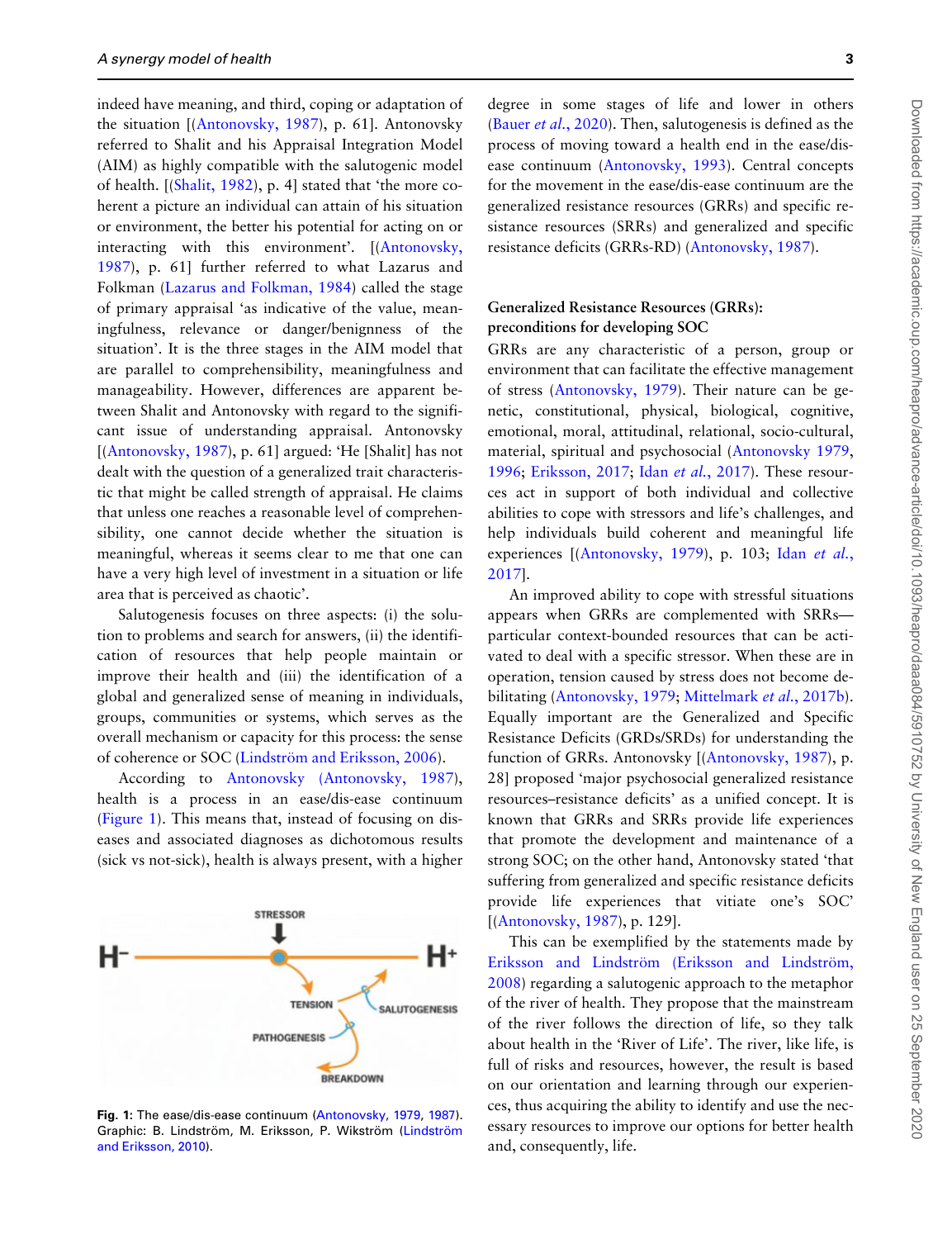<span id="page-3-0"></span>

Fig. 2: Health in the journey of life. Graphic: B. Lindström, M. Eriksson, P. Wikström (Lindström and Eriksson, 2010).

The above can be complemented by Lindström's drawing (Figure 2) that exemplifies the metaphor of a person travelling through the river of life with a backpack full of GRRs that they have acquired during life (Lindström and Eriksson, 2010). In their travel, they find several stressors, tests and tribulations that they can face using the GRR already in their backpack. SRRs would be available in the same river and may be chosen and used when needed, without having to keep them in the backpack for later. Through the SOC, GRRs allow people to identify and manage these SRRs, activating the most fitting resources to avoid tension turning into debilitating stress [\(Mittelmark](#page-9-0) et al., 2017b). In this way, GRRs and SRRs become elements on which to intervene supporting the challenge of developing salutogenic interventions.

#### Sense of Coherence (SOC): the driving force of life

SOC is a global orientation that expresses the extent to which one has a pervasive, enduring yet dynamic feeling of confidence that (i) the stimuli from the internal and external environments in their life are structured, predictable and explicable; (ii) there are available resources to meet the demands posed by these stimuli, and (iii) these demands are challenges, worthy of investment and engagement [[\(Antonovsky, 1987](#page-8-0)), p. 19]. In view of this, SOC components are: (i) comprehensibility, the cognitive component; (ii) manageability, the instrumental or behavioral component and (iii) meaningfulness, the motivational component [[\(Antonovsky, 1987\)](#page-8-0), pp. 16–18].

The development of SOC involves a complex, interactive and interdependent process, which flows dynamically through the life-course (Lindström and Eriksson, [2006](#page-9-0)). GRRs by definition create life experiences characterized by consistency, participation in shaping outcomes, and an underload-overload balance, giving rise to or reinforcing a strong SOC [([Antonovsky, 1987](#page-8-0)), p. 28]. Therefore, they are an important factor in easing movement toward health in the continuum [\(Antonovsky, 1996](#page-8-0)) and have the potential to create health-promoting abilities [\(Koelen](#page-9-0) et al., 2017).

Antonovsky also proposed that SOC could appear as a collective attribute [\(Antonovsky, 1987](#page-8-0); [Eriksson,](#page-9-0) [2017](#page-9-0)). Community SOC involves the same three components identified in individual SOC (cognitive, behavioral, motivational), but regarding groups of people (Peled *et al.*[, 2012;](#page-9-0) Idan *et al.*[, 2017\)](#page-9-0). In addition to the three established components of SOC, recent scientific literature has pointed to a fourth component: influence. This can be understood as the degree to which people feel they can affect their community [\(Elfassi](#page-9-0) et al., 2016; [Sagy and Mana, 2017](#page-9-0)). The existence of community SOC has the potential to facilitate the enhancement of collective abilities. These are generated when people participate in community activities or are part of local organizations that are coherent with the kind of life they aspire to have—hence, there is a bidirectional relationship between individual capacities and social structures [[\(Ibrahim, 2006\)](#page-9-0), p. 402].

The collective and community aspects of SOC have an influence on the ease/dis-ease process [\(Antonovsky, 1996\)](#page-8-0). However, most of the available evidence focuses on analyses of individual SOC scores (using well-known survey instruments) and a range of health and health-related topics (e.g. quality of life) in a determined group of people (Eriksson and Lindström, 2006). This evidence creates a case for using a salutogenic framework to inform public health; however, it cannot support by itself the development of community programs and interventions.

#### Health assets approach and revitalizing public health

The terminology of health assets (and related terms, such as asset-based and asset approaches) re-emerged into public health debates in the late 2000s ([Morgan,](#page-9-0) [2014](#page-9-0)), reflecting the values and principles of the Ottawa Charter [\(WHO, 1986\)](#page-10-0). [Morgan and Ziglio \(Morgan](#page-9-0) [and Ziglio, 2007](#page-9-0)) proposed an 'assets model' as a means of galvanizing several positively structured ideas and concepts that could influence the way in which public health professionals think and act to create health. Salutogenesis was included in this model as a positively framed construct that could provide evidence to support a shift from pathogenic thinking in the context of intervention development [\(Morgan](#page-9-0) et al., 2010). McKnight's ABCD model was then included as a means of translating it into practice, given that its principles helped ensure that public health takes into account the best means for involving local communities in the health development process ([Morgan, 2014\)](#page-9-0).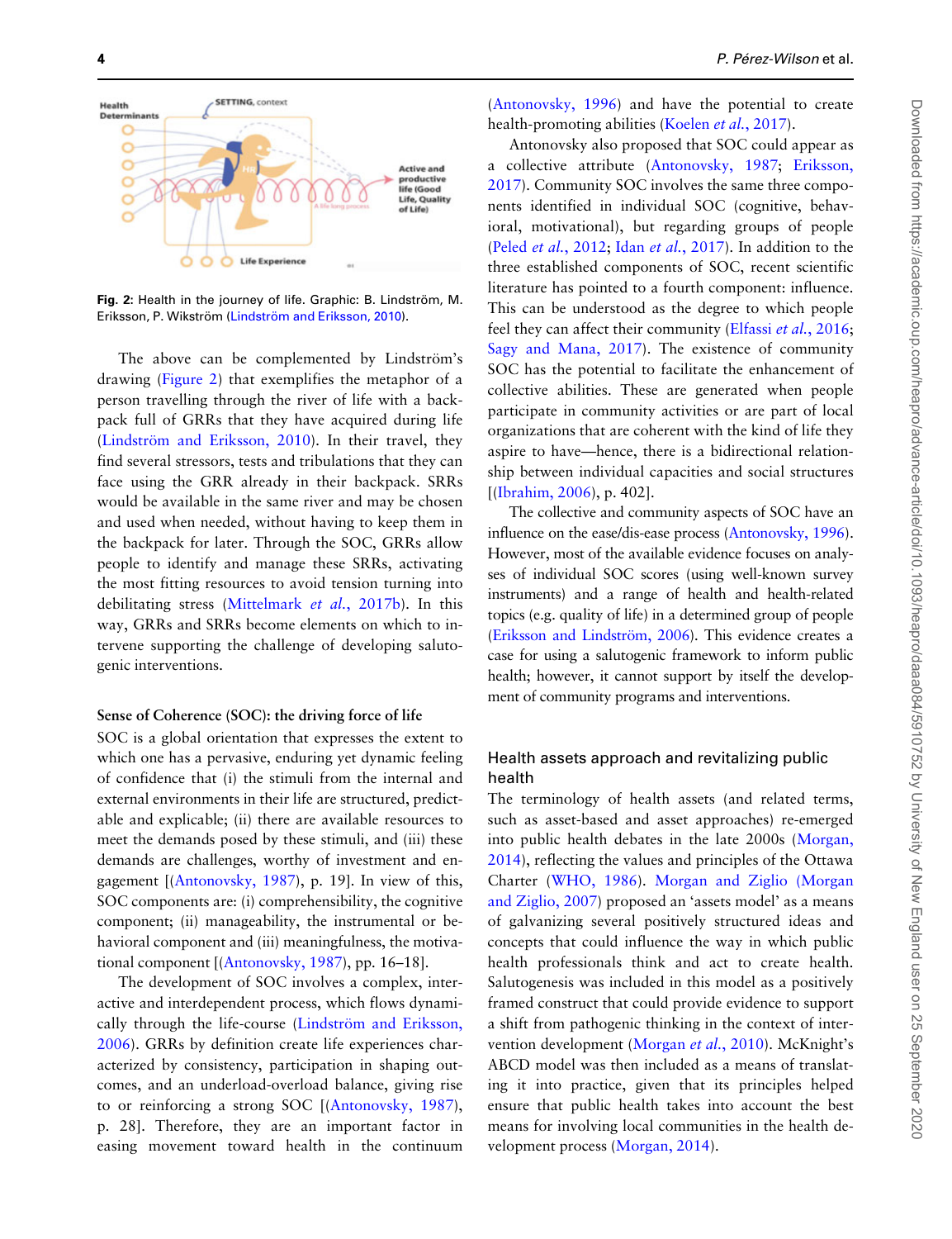A recent systematic review of related literature shows that the terminology of assets, in all its varied linguistic forms, shows a lack of consistency in use and meaning. Despite the different definitions used by international literature on health assets, the most frequently cited definition was the one coined by Morgan and Ziglio ([Van](#page-10-0) Bortel *et al.*[, 2019](#page-10-0)). Nonetheless, the purpose of this article is not to dismiss one definition over the other, but to understand how they can be better integrated into health promotion practice.

#### Applying the assets model—involving people and communities with a positive approach

Morgan states that, given the growing interest in the approach, there is an imperative to confirm a set list of principles which can help guide the successful practical application of the main tenets of the asset idea [\(Morgan,](#page-9-0) [2014](#page-9-0)). He proposed a set of five principles: (i) prioritize theoretically based positive paradigms for wellbeing; (ii) effectively and appropriately involve individuals and local communities in health gain; (iii) connect the individual with community and broader society; (iv) support decision-focused, multi-professional and multidisciplinary working, and (v) secure sustainable investment through an evidence-based multimethod approach.

Evidence exists to suggest the benefits of adopting a positive (asset) approach at both the individual and community level in health promotion and public health [\(Van Bortel](#page-10-0) et al., 2019). Examples at the individual level include the study by Lindström (Lindström, 1994), focusing on age-specific assets for Nordic children, and the work of the Search Institute, which developed a series of 'developmental assets' ([Search Institute, 1997\)](#page-9-0) deemed necessary to support children in their early years and adolescent development. Complementary research by the Economic and Social Research Council (ESRC) from the UK explored the development of competences and stress-coping skills through different life stages and recognized resilience as an asset that allows individuals to recover from adversity, supporting their flourishment in future years [\(Bartley, 2006\)](#page-8-0). Assets identified in these studies highlighted the protective factors related to individuals' inner resources, and some of those, such as affective support and networks, linked to their immediate environment.

#### Identifying assets and mobilizing people and communities

Kretzman and McKnight's previous work on the ABCD model focused on empowering communities to identify and address their own problems using available local

assets ([Kretzman and McKnight, 1993](#page-9-0); [Morgan](#page-9-0) et al., [2010](#page-9-0); [Blickem](#page-8-0) et al., 2018). They proposed six categories of community assets: people; for- or non-profit agencies or organizations; institutions; infrastructure or physical resources; economy and culture (including traditions, identity and sense of belonging) [\(McKnight and](#page-9-0) [Russell, 2018\)](#page-9-0).

One specific method arising from the ABCD approach is the idea of asset mapping. Indeed, available evidence establishes that an asset-mapping process is a useful tool for working with local communities (Sánchez-Casado et al., 2017), as it facilitates agency [\(Kramer](#page-9-0) et al., 2012). Operating at the community level, this methodological tool helps recognize the already existing assets that can be used together for a common purpose. This process aims to reveal and mobilize community resources, helping create a web of relations and solutions based on the positive elements that the people, their community and their context already have. The mapping process does not end after collecting and presenting the information, as its main purpose is to mobi-lize the identified resources [\(Cofi](#page-8-0)ño et al.[, 2016](#page-8-0)). Not doing so undermines the whole process, restricting its capacity for action, community empowerment and renovation—and thus, its potential to generate positive changes [\(McKnight, 1995\)](#page-9-0). Thus, this tool is central to the ABCD process, as it provides a mechanism for empowering communities using the principles of collective participation.

The scoping review carried out by [Cassetti](#page-8-0) et al. [\(2019](#page-8-0)) shows that there are three main strategies to mobilize assets in asset-based approaches: (i) connecting them, as seen in interventions focused on community participation, whose aim is to connect people and/or organization assets; (ii) raising awareness on available assets, such as motivating local residents to use existent green spaces, and (iii) allowing them to prosper, which may be associated with a more top-down strategy, where people's potentials are recognized or elements from their physical environment become assets.

Considering that, besides community assets, individuals have their own assets, what is missing is promoting the use of tools that help identify and dynamize the latter. Given that most evidence and thinking on the salutogenic model is at the individual level (A[lvarez-Dardet](#page-8-0) [and Ruiz-Cantero, 2011](#page-8-0)), while the asset approach is focused on the collective level, there is a need and opportunity to integrate them. Bringing them together under a common framework could improve the possibilities to develop concrete strategies and tools to address and enhance individual and collective capacities, and to foster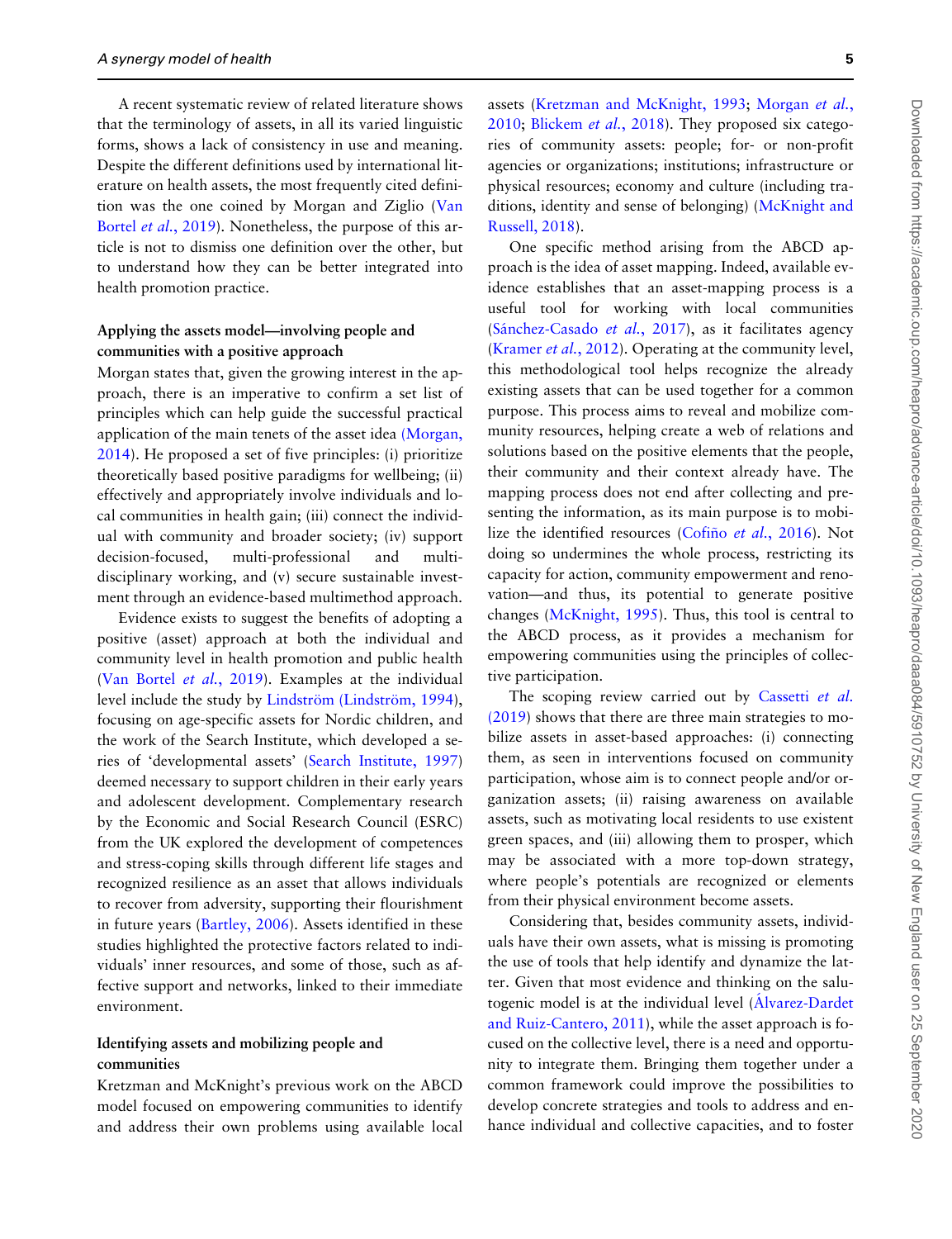collaborative work among professionals, institutions and citizens [\(Cofi](#page-8-0)ño et al.[, 2016\)](#page-8-0).

Bronfenbrenner's bioecological theory could be the common framework that unites asset models and salutogenesis, as it proposes a model of influences in human development that incorporates key elements of both. The Lindström model of Quality of Life (1994) was an early demonstration of the use of Bronfenbrenner's ecological framework for human development in connection to salutogenesis. Incorporating this framework could provide a multilevel, multimethodological, and multidisciplinary lens to help demonstrate further evidence about the overlap between them.

#### The bioecological model as a pathway to integrate salutogenesis and health assets model

Bronfenbrenner's bioecological theory (an evolution of his ecological model) states that a person's wellbeing is influenced by their social context, including the quality and function of their relationships with family, neighbors and institutions [\(Bronfenbrenner and Morris,](#page-8-0) [2007](#page-8-0)). We believe that this theory provides an appropriate framework to better integrate salutogenic thinking with the more practically orientated asset approach using the four components: process, person, context and time (PPCT) [\(Bronfenbrenner and Morris, 2007](#page-8-0); [Boon](#page-8-0) et al.[, 2012](#page-8-0)), which interact with each other, to form a dynamic theoretical system.

The process component is a basic concept and it encompasses the proximal processes that shed light on the reciprocal and progressive interactions between people and their environment. It allows us to understand how this relationship evolves and becomes more complex as people grow and develop. Proximal processes are seen as forces for development and include interactions with people, objects and symbols, too. The Person component recognizes not only the biological, genetic or physical elements of individuals, but also the subjective nature of their idiosyncratic characteristics, abilities, competences and ways of seeing the world.

The context component, perhaps the most wellknown aspect of the theory, refers to the imbrication of four systems ([Bronfenbrenner and Morris, 2007;](#page-8-0) [Boon](#page-8-0) et al.[, 2012](#page-8-0); [Rosa and Tudge, 2013\)](#page-9-0) that should not be considered as static compartments, as they are continuously interacting and influencing each other:

1. Microsystem: closest environment, where the person participates actively and can interact face to face with others (e.g. family).

- 2. Mesosystem: describes the relationships between two or more microsystems in which the person participates actively (e.g. family-school).
- 3. Exosystem: includes other people, entities, organizations and places that the person or their family can access and be influenced by, but do not frequently interact with or participate in (e.g. community, mass media).
- 4. Macrosystem: the biggest and most remote group of people and structures/organizations, which have a great influence over the previous systems. It involves institutional systems that belong exclusively to a culture or subculture, such as economic, educational, legal or political systems, and the opinions and customs that represent the cultural fabric of a society. This level includes values, traditions, customs, religion, social rules, economic models, and government and corporate policies.

Finally, the time component, or Chronosystem, refers to interactions and changes in the characteristics of the individual and their environment throughout their development, caused by inner or outer events or experiences.

# AN INTEGRATED SALUTOGENIC AND ASSETS MODEL: A PROPOSAL

Morgan and Ziglio's assets model provided a high-level account of how a wide range of ideas and concepts that could be brought together to enhance the process of public health through a positively framed (salutogenic) lens [\(Morgan and Ziglio, 2007](#page-9-0)). Even though SOC was not explicitly mentioned, the assets model referred to its components—especially to resource identification and management strategies used by people to protect and promote their health [\(Mittelmark](#page-9-0) et al., 2017a). The authors recognized the potential for tools, such as 'assetmapping', as a means of supporting professionals when working with communities with a strengths-based approach. They also highlighted the need to ensure that the process of assessing program and intervention effectiveness is framed by 'salutogenic indicators' ([Morgan](#page-9-0) [and Ziglio, 2007;](#page-9-0) [Morgan](#page-9-0) et al., 2010).

Improving the connections between salutogenesis and asset-based approaches is not an easy task. Although their common elements can be readily identified, visualizing their interactions is more difficult, which hampers a possible synergy. In addition, a consensus on conceptual definitions for a shared tool set has yet to be reached (e.g. what do we understand as a public health asset?). Although asset-mapping methodology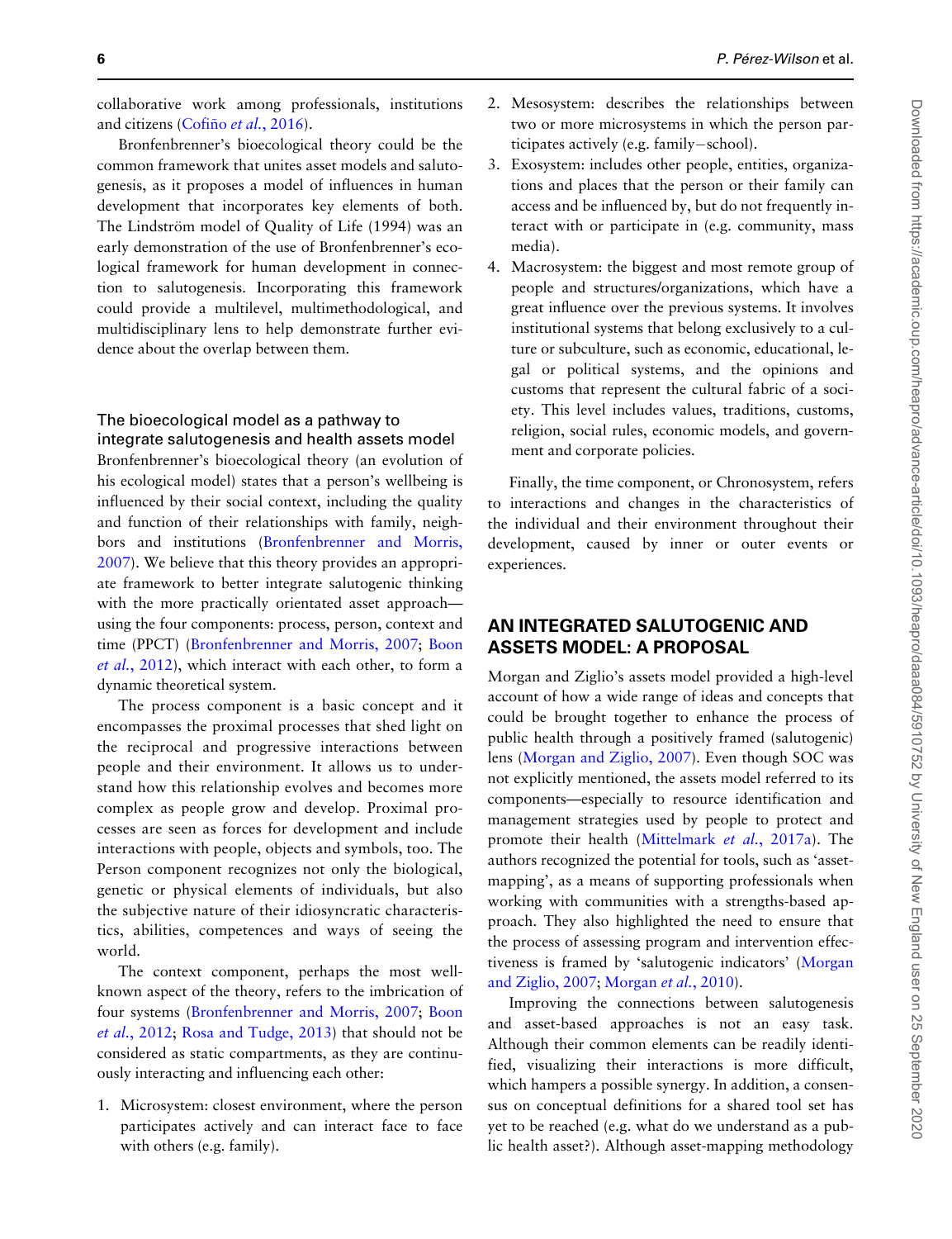has been recognized as helping integrate the two models, the lack of methodological evidence may reduce the growing interest in this new (or revitalized) health approach, letting the hegemonic, biomedical approach take center stage again.

Lindström and Eriksson (2009) have already done some work in this regard. They proposed the integration of the ecological, salutogenic and resilient approach to health and quality of life, also incorporating the concept of habitus ([Bourdieu, 1993\)](#page-8-0) and the concept of connectedness (Blum *et al.*[, 2002](#page-8-0)). This proposal includes different levels of analysis that cover the microsystem, mesosystem, exosystem and macrosystem. It aims to achieve a balance between the risk approach and the salutogenic approach to health research, with a solid ethical basis, adopting the principles of the Ottawa Charter.

This proposal emphasizes the need to develop an SOC by expanding the salutogenic view and strengthening the connection between GRRs/SRRs, GRDs/SRDs and SOC on scenarios that go beyond individuals, helping describe how to implement a salutogenic approach in the development of health-related public policies. Although this attempt at integration is a major advance, it does not explicitly explain how to implement this interaction among the different components of the model, and it does not consider asset-based approaches.

The integration proposal has the following goals:

Firstly, it confirms [Morgan and Ziglio's \(Morgan](#page-9-0) [and Ziglio, 2007](#page-9-0)) premise that salutogenesis provides a useful framework to reinforce positive approaches to public health, and it can be seen as a theoretical construct that is supported by an asset approach, which is a practical method of implementation [\(Morgan and](#page-9-0) Hernán, 2013).

Secondly, it considers GRRs and SRRs as health assets. The GRR-RDs and the SRR-RD can also become assets by reflecting on the lessons that experiences of suffering and resource deficits can bring, and incorporate these learnings into the 'backpack'. All of these resources are not only for helping people cope with stressful situations, but also for promoting health and wellbeing, and helping people flourish in everyday situations ([Antonovsky, 1996](#page-8-0); [Morgan, 2014;](#page-9-0) Idan [et al.](#page-9-0), [2017](#page-9-0); Bauer et al.[, 2020](#page-8-0)). It is believed that this allows lets us to place a focus on the ability of people and communities to build up their potential for health development. Thirdly, it seeks to further advance Lindström and Eriksson's work, by extending their ideas through the bioecological model. By using the PPCT to explore potential health assets at different levels and with different approaches ([Bronfenbrenner and Morris, 2007](#page-8-0)), it

helps identify the strategic actors needed for their dynamization. More specifically:

- The Process component can identify the interaction and interdependence among people, communities, and assets during regular interactions for long periods of time. For example, in the case of babies, the availability of attachment and support figures and their interactions increases the possibilities of developing a sense of security and trust (Idan et al.[, 2017](#page-9-0)).
- The Person component can identify assets associated with people's contributions ([Kretzman and](#page-9-0) [McKnight, 1993;](#page-9-0) [McKnight and Russell, 2018\)](#page-9-0), inner assets ([Morgan and Ziglio, 2007\)](#page-9-0), and GRRs/SRRs and GRDs/SRDs [\(Antonovsky, 1979\)](#page-8-0), such as skills, talents, knowledge, cognitive capacities, emotional management, appraisal processes and even the ability to integrate personal and environmental assets.
- The Context component identifies assets related to support networks, organizations, institutions [\(Morgan and](#page-9-0) [Ziglio, 2007](#page-9-0)), groups and customs ([Kretzman and](#page-9-0) [McKnight, 1993,](#page-9-0) [McKnight and Russell, 2018\)](#page-9-0) at the micro-, meso-, exo- and macrosystem levels. The context will also influence whether a characteristic is perceived as a resource [\(Maass](#page-9-0) et al., 2017).
- The Time component allows the exploration of assets throughout the life cycle. Depending on their life stage, people are at different points in the health continuum [\(Koelen](#page-9-0) et al., 2017), so the role of resources could change throughout the life-course. For exam-ple, in the study by Maass et al. [\(Maass](#page-9-0) et al., 2017) a playground in the neighborhood, described as a formerly important area, lost its relevance when the children grew up, and the challenge of fixing it no longer seemed worthwhile. It may or may not be an asset for future generations of children.

Between the phases of asset identification and dynamization, there is the awareness phase—an intermediate process in which assets must be acknowledged as available. Although health assets are a part of every person, they might not be used purposefully or mind-fully, and therefore, not necessarily mobilized [\(Glasgow](#page-9-0) [Centre for Population Health, 2011\)](#page-9-0). It is at this point where the SOC arises as a key element, either individually or collectively, since merely identifying assets does not imply their availability or their implementation.

Therefore, one could differentiate between potential resources, which have not been visualized or used, and available assets. SOC would have a key role, as it would transform the former into assets once people recognize, understand, manage and make sense of them. Giving a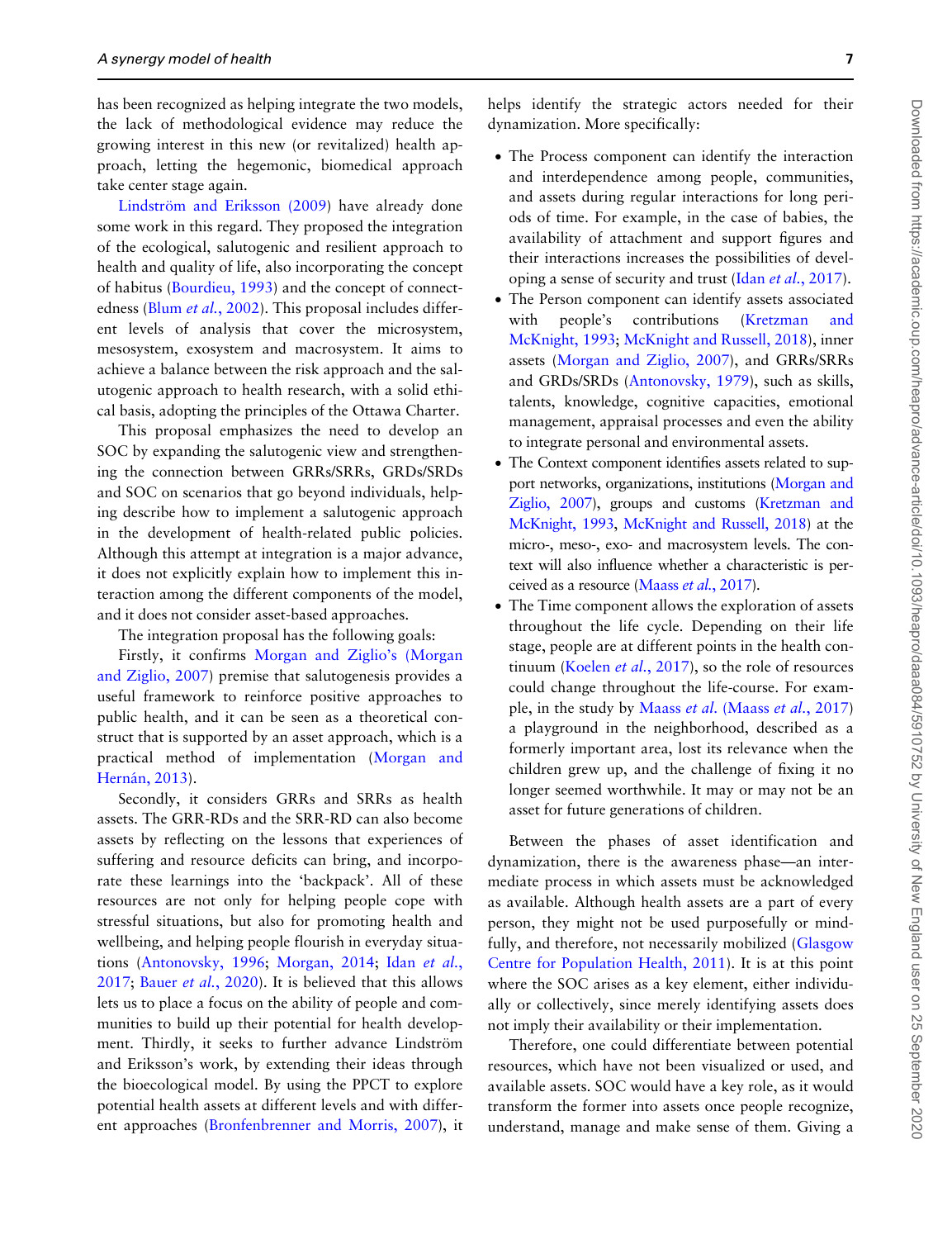more practical example, the SOC would be the commutator in a dynamo, helping it transform mechanical energy into electrical energy. In this way, the SOC is a key component to mobilize and connect assets, raise awareness of their availability, and let them prosper. This would be a mutual and dynamic relationship—just like SOC has an impact on assets, the latter's availability and use can help increase people's SOC levels, thus improving their views on their lives.

Returning to the analogy of the person travelling through the river of life with a backpack [\(Figure 2](#page-3-0)), in this integrated model one could see that the backpack contains the assets obtained by people during their lives with the help of SOC. For example, a flask by itself is merely a possible item for an expedition—it can only become an asset and be added to the backpack, when the person knows what it is (a container for carrying liquids), how to carry it (hanging from the shoulder or fastened to the waist), how to cover it with insulating material to protect its temperature, and the importance of being properly hydrated.

Assets are added to the backpack, based on one's experiences of consistency, the balance between demands and resources, decisions that determine one's destiny, and emotional bonds with others. With this backpack, people are ready to face the different situations they will find on their travels through the river of life, depending on their flow rate and speed. Sometimes, it will be more difficult, while on other occasions, this very same backpack and its contents may be useful to enjoy the water or rest on the river bank. This highlights how assets can allow us to face stress and boost conditions to promote people's health and wellbeing.

To go through the river, we should take into account other components of the bioecological model: context and time. Context is relevant, as some assets are unique to where the river is, and these could help or obstruct its advance: guides, groups for travelers, bridges, roads, a well-kept infrastructure, meaning of the river to the community, etc. Time reminds us that our capacity to go through the river will change during our lives and that we will need to supplement the elements added to our backpack, e.g. with walking sticks. Also, time reminds us that we are part of a generation that, due to ozone depletion and more awareness of climate change, must use more sunscreen, which was not as necessary or obvious to previous generations.

This shows how dynamic assets can be, and must be keep that in mind to strengthen, maintain, and update

them during the different stages of life. In the previous example, we must routinely check our backpack and its content, as well as the river and its surroundings, to keep an open path. The challenge is then to generate more evidence, so we can identify not only local assets, but also those that can be more generally applied, to different places or new situations. In our example, the ability to plan the trip could also help plan vacations or think about new life projects, such as starting a new life in another place. Likewise, exchanging this knowledge or making it available (e.g. a blog post) can be useful for other people to plan their own trip.

The proposed integrated model could be used to boost participatory processes, such as asset mapping and community action. For example, it can help to widen a communities' search for potential assets by considering each components of the bioecological model (processes, people, time and context). Using SOC as a mediator could then help to mobilize them. This would help design interventions oriented to raise awareness of assets and their value, and the importance of shared views of life and participation in decision making.

The integration of these models contributes to strengthen the autonomy and empowerment of individuals, families and communities' health and development, as well as diversifying their coping strategies against stress, risk or disease. In this way, salutogenesis and assets models can influence different strategies in health, complementing the hegemonic health paradigm and strategically reorienting actions to optimize their effect. Several challenges emerge from this including: the need to create new indicators to assess health status (and related outcomes); how best to understand, the interconnection, and impact of identified salutogenic factors over time; and the implications for research, design of policies and health promotion and disease preventive interventions that reinforce them.

#### **CONCLUSION**

Our proposed synergy model of health seeks to integrate the salutogenic theory with the practice of assets-based working, using Bronfenbrenner's bioecological framework to demonstrate the theoretical and operative contributions of both ideas. In doing so, this proposed model helps us to better visualize the synergies between them. In turn, this builds the capacity and willingness to reorient intervention and assessment strategies, which can generate different types of evidence. Overall, the model aims to emphasize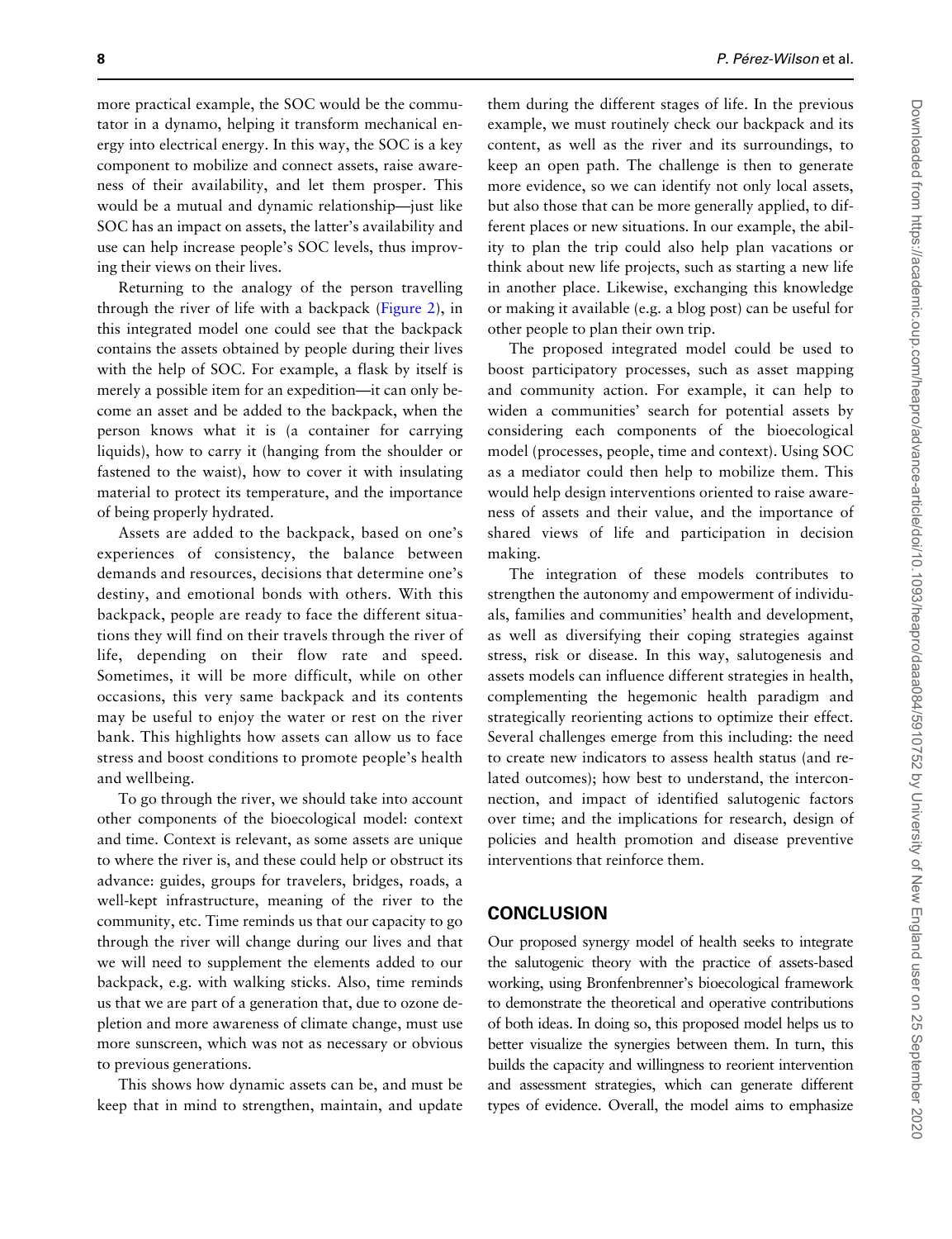<span id="page-8-0"></span>the reverse challenges of the respective ideas. That is (i) it challenges the salutogenic theory to explicitly articulate an action component; and (ii) it urges the assets approach to continue to develop a theoretical framework which can help to justify the case for investment.

The identification of assets (abilities, strengths, capacities, and personal and collective resources), mediated by the SOC, supports people to perceive life as meaningful, understandable and manageable. In turn, this contributes to a greater sense of autonomy and empowerment, whether that is in relation to health care, prevention, promotion or rehabilitation. In this proposal, the SOC is a key. It enables theory and practice to be better connected facilitating the best possible chance of activating health promoting assets in relation to people, processes, time and context. The implementation of this synergy model would show its conceptual utility and empirical applicability, thus widening and diversifying the contributions of both salutogenic theory and asset-based working at the individual and collective levels.

This article is an invitation to redouble our efforts to facilitate processes that allow people to take greater control over their health determinants, making visible the potential of community and population health and health promotion approaches; this may paradoxically be more important in time of crisis [\(Van den Broucke,](#page-10-0) [2020](#page-10-0)). In this sense, our proposal advocates the development of more integrated health models, which have 'the collective' as a cornerstone of human development. As such, communities are more able to cope and eventually thrive as and when new challenges arise.

#### ETHICS INFORMATION

This is a theoretical paper that does not involved humans.

# ACKNOWLEDGMENTS

This paper is part of the doctoral training of the first author in the Health Sciences Programme of the University of Alicante, and will be used in her thesis. We also thank Javiera Arrepol Pérez, Felipe Rico Soto, Carlos Pérez Arrau and Andrés Pérez Wilson for their contribution in the thought of the integration model. The authors are grateful for all the suggestions received by the reviewers of the Journal.

# FUNDING

This paper is supported by the Vice-Rectory for Research and Development, University of Concepción (Iniciation Project ID: VRID 217.089.007-1.0IN).

# **REFERENCES**

- Álvarez, Ó. S., Ruiz-Cantero, M. T., Cassetti, V., Cofiño, R., Álvarez-Dardet, C. (2020). Salutogenic interventions and health effects: a scoping review of the literature. Gaceta Sanitaria, S0213-9111(20)30037-6.
- Álvarez-Dardet, C. and Ruiz Cantero, M. T. (2011) Assets health model. Are possible salutogenic policies? Revista Española de Salud Pública, 85, 123-127 (in Spanish).
- Antonovsky, A. (1979) Health, Stress, and Coping. New Perspectives on Mental and Physical Well-Being. Jossey-Bass, San Francisco.
- Antonovsky, A. (1987) Unraveling the Mystery of Health: How People Manage Stress and Stay Well. Jossey-Bass Inc., California.
- Antonovsky, A. (1993) Complexity, conflict, chaos, coherence, coercion and civility. Social Science & Medicine, 37, 969–974.
- Antonovsky, A. (1996) The salutogenic model as a theory to guide health promotion. Health Promotion International, 11, 11–18.
- Bartley, M. (2006) Capability and Resilience: Beating the Odds. University College London, London.
- Bauer, G., Davies, J. K. and Pelikan, J. (2006) The EUHPID Health Development Model for the classification of public health indicators. Health Promotion International, 21, 153–159.
- Bauer, G. F., Roy, M., Bakibinga, P., Contu, P., Downe, S., Eriksson, M. et al. (2020) Future directions for the concept of salutogenesis: a position article. Health Promotion International, 35, 187–195.
- Blickem, C., Dawson, S., Kirk, S., Vassilev, I., Mathieson, A., Harrison, R. et al. (2018) What is asset-based community development and how might it improve the health of people with long-term conditions? A realist synthesis. SAGE Open,  $8, 1-13.$
- Blum, R. W., McNeely, C. and Nonnemaker, J. (2002) Vulnerability, risk, and protection. Journal of Adolescent Health, 31, 28–39.
- Boon, H. J., Cottrell, A., King, D., Stevenson, R. B. and Millar, J. (2012) Bronfenbrenner's bioecological theory for modelling community resilience to natural disasters. Natural Hazards, 60, 381–408.
- Bourdieu, P. (1993) The Field of Cultural Production: Essays on Art and Literature. Polity Press, Cambridge.
- Bronfenbrenner, U. and Morris, P. A. (2007) The bioecological model of human development. In Lerner, R.M., Damon, W. (eds) Handbook of Child Psychology: Theoretical Models of Human Development. John Wiley & Sons Inc., Hoboken, pp. 793-828.
- Cassetti, V., Powell, K., Barnes, A. and Sanders, T. (2019) A systematic scoping review of asset-based approaches to promote health in communities: development of a framework. Global Health Promotion, doi:10.1177/175797591984 8925.
- Cofiño, R., Aviñó, D., Benedé, C. B., Botello, B., Cubillo, J., Morgan, A. et al. (2016) Health promotion based on assets: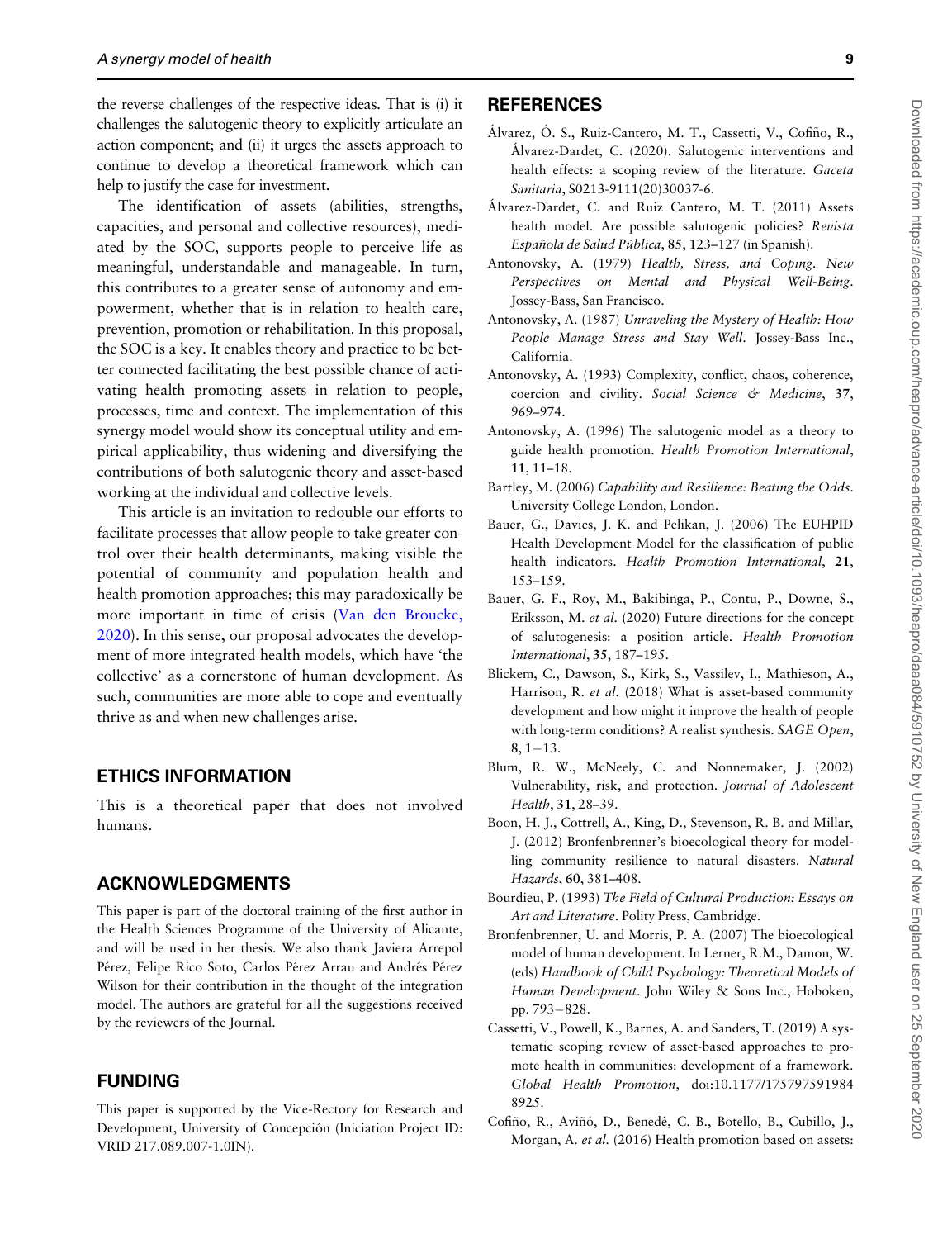<span id="page-9-0"></span>how to work with this perspective in local interventions? Gaceta Sanitaria, 30, 93–98 (in Spanish).

- Elfassi, Y., Braun-Lewensohn, O., Krumer-Nevo, M. and Sagy, S. (2016) Community sense of coherence among adolescents as related to their involvement in risk behaviors. Journal of Community Psychology, 44, 22–37.
- Eriksson, M. and Lindström, B. (2006) Antonovsky's sense of coherence scale and the relation with health: a systematic review. Journal of Epidemiology & Community Health, 60, 376-381.
- Eriksson, M. and Lindström, B. (2008) A salutogenic interpretation of the Ottawa Charter. Health Promotion International, 23, 190–199.
- Eriksson, M. (2017) The sense of coherence in the salutogenic model of health. In Mittelmark, M. (ed.) The Handbook of Salutogenesis. Springer, Cham, CH, pp. 91-96.
- Glasgow Centre for Population Health. (2011) Asset Based Approaches for Health Improvement: Redressing the Balance. [https://www.gcph.co.uk/assets/0000/2627/GCPH\\_](https://www.gcph.co.uk/assets/0000/2627/GCPH_Briefing_Paper_CS9web.pdf) [Briefing\\_Paper\\_CS9web.pdf](https://www.gcph.co.uk/assets/0000/2627/GCPH_Briefing_Paper_CS9web.pdf) (last accessed 20 July 2020).
- Ibrahim, S. S. (2006) From individual to collective capabilities: the capability approach as a conceptual framework for self- help. Journal of Human Development, 7, 397–416.
- Idan, O., Eriksson, M. and Al-Yagon, M. (2017) The salutogenic model: the role of generalized resistance resources. In Mittelmark, M. (ed.) The Handbook of Salutogenesis. Springer, Cham, CH, pp. 57-69.
- Koelen, M., Eriksson, M. and Cattan, M. (2017) Older people, sense of coherence and community. In Mittelmark, M. (ed.) The Handbook of Salutogenesis. Springer, Cham, CH, pp. 137-149.
- Kramer, S., Amos, T., Lazarus, S. and Seedat, M. (2012) The philosophical assumptions, utility and challenges of asset mapping approaches to community engagement. Journal of Psychology in Africa, 22, 537–544.
- Kretzman, J. P. and McKnight, J. L. (1993) Building Communities from the inside out: A Path Toward Finding and Mobilizing a Community's Assets. Institute for Policy Research, Evanston, IL.
- Lazarus, R. S. and Folkman, S. (1984) Stress, Appraisal, and Coping. Springer, New York, NY.
- Lindström, B. (1994) The essence of existence. On the quality of life of children in the Nordic countries—theory and practice in public health. Doctoral thesis, Nordic School of Public Health, Gothenburg.
- Lindström, B. and Eriksson, M. (2006) Contextualizing salutogenesis and Antonovsky in public health development. Health Promotion International, 21, 238–244.
- Lindström, B. and Eriksson, M. (2009) The salutogenic approach to the making of HiAP/healthy public policy: illustrated by a case study. Global Health Promotion, 16, 17–28.
- Lindström, B. and Eriksson, M. (2010) The Hitchhiker's Guide to Salutogenesis: Salutogenic Pathways to Health Promotion. Folkhälsan Research Centre, Helsinki.
- Maass, R., Lindström, B. and Lillefjell, M. (2017) Neighborhood-resources for the development of a strong SOC and the importance of understanding why and how resources work: a grounded theory approach. BMC Public Health , 17, 704.
- McKnight, J. (1995) The Careless Society: Community and Its Counterfeits. Basic Books, New York, NY.
- McKnight, J. and Russell, C. (2018) The Four Essential Elements of an Asset-Based Community Development Process What Is Distinctive About an Asset-Based Community Development Process? Chicago, Asset-Based Community Development Institute at DePaul University. [https://www.nurturedevelopment.org/wp-content/uploads/](https://www.nurturedevelopment.org/wp-content/uploads/2018/09/4_Essential_Elements_of_ABCD_Process.pdf) [2018/09/4\\_Essential\\_Elements\\_of\\_ABCD\\_Process.pdf](https://www.nurturedevelopment.org/wp-content/uploads/2018/09/4_Essential_Elements_of_ABCD_Process.pdf) (last accessed 20 July 2020).
- Mittelmark, M. B., Bull, T. and Bouwman, L. (2017a) Emerging ideas relevant to the salutogenic model of health. In Mittelmark, M. (ed.) The Handbook of Salutogenesis. Springer, Cham, CH, pp. 45-56.
- Mittelmark, M. B., Bull, T., Daniel, M. and Urke, H. (2017b) Specific resistance resources in the salutogenic model of health. In Mittelmark, M. (ed.) The Handbook of Salutogenesis. Springer, Cham, CH, pp. 71-76.
- Morgan, A. and Ziglio, E. (2007) Revitalising the evidence base for public health: an assets model. Promotion & Education, 14(Suppl 2), 17–22.
- Morgan, A., Davies, M. and Ziglio, E. (eds) (2010) Health Assets in a Global Context: Theory, Methods, Action. Springer, New York, NY, pp. 3–16.
- Morgan, A. and Hernán, M. (2013) Promoción de la salud y del bienestar a través del modelo de activos. Revista Española de Sanidad Penitenciaria, 15, 78–86.
- Morgan, A. (2014) Revisiting the asset model: a clarification of ideas and terms. Global Health Promotion, 21, 3–6.
- Peled, D., Sagy, S. and Braun-Lewensohn, O. (2012) Community perception as coping resource among adolescents living under rockets fire: a salutogenic approach. Journal of Community Positive Practices, 4, 681–702.
- Rosa, E. M. and Tudge, J. (2013) Urie Bronfenbrenner's theory of human development: its evolution from ecology to bioecology. Journal of Family Theory & Review, 5, 243–258.
- Sagy, S. and Mana, A. (2017) The relevance of salutogenesis to social issues besides health: the case of sense of coherence and intergroup relations. In Mittelmark, M. (ed.) The Handbook of Salutogenesis. Springer, Cham, CH, pp. 77-81.
- Sánchez-Casado, L., Paredes-Carbonell, J. J., López-Sánchez, P. and Morgan, A. (2017) Asset mapping for health and coexistence: proposals for action from an intersectoral perspective. Index de Enfermería, 26, 180-184 (in Spanish).
- Search Institute (1997). 40 Developmental Assets. [https://www.](https://www.search-institute.org/our-research/development-assets/developmental-assets-framework/) [search-institute.org/our-research/development-assets/devel](https://www.search-institute.org/our-research/development-assets/developmental-assets-framework/) [opmental-assets-framework/](https://www.search-institute.org/our-research/development-assets/developmental-assets-framework/) (last accessed 20 July 2020).